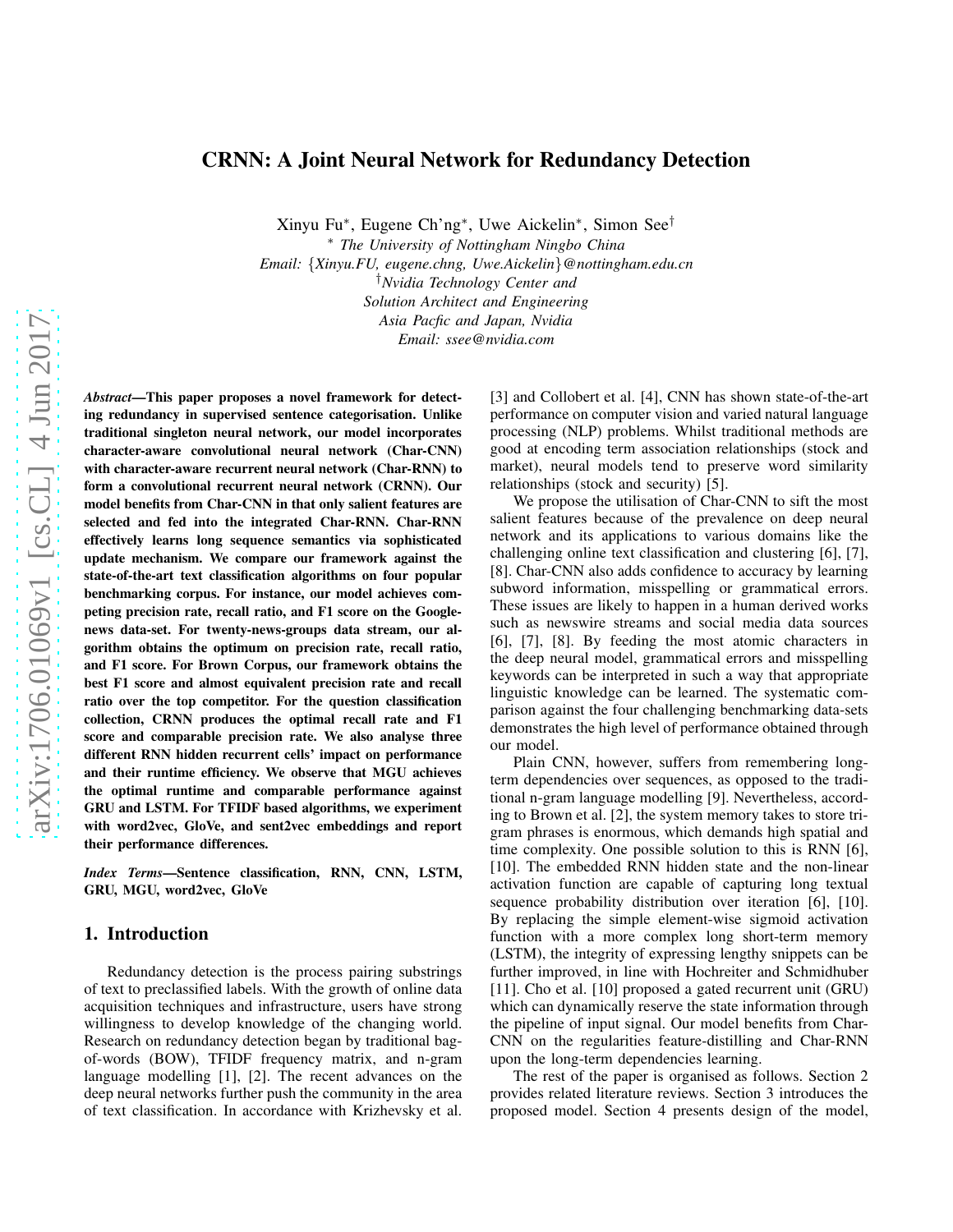data-sets, data pre-processing, and training parameters configuration. Results and detailed discussion is demonstrated in section 5. We discuss the results and findings in section 6. Finally, section 7 concludes the work and presents the possible future pointers.

# 2. Related Work

Until recently, scholars are aware that convolutional deep neural network (CDNN) can be applied to many classification tasks. The prior applications of CDNN include traffic sign classification [12], robust multi-speaker speech recognition [13], visual deep reinforcement learning from crude 3D buffer information and experience replay [14], and ImageNet classification [3]. However, these approaches have limited application in redundancy detection.

The emergence of CDNN has also shed some lights on the text mining society [15]. Kim [16] developed a twochannel CNN, a small variation of Collobert et al. model [4]. Kim's model was specifically used for sentiment polarity scoring and questions classification. Zhang et al. [7] offered an empirical investigation on the application of characterlevel convolutional networks for binary textual classification. Further, Yin and Schutze [17] exhibited a multi-channel CNN for sentence classification. Zhang et al. [5] gave a multiple word embeddings based CNN model for sentence categorisation. Nevertheless, those frameworks were tested merely on simple classification or sentiment analysis.

Traditionally, pure RNNs were applied to fields like statistical machine translation [10], polyphonous music modelling, speech signal understanding [18], and Python programme evaluation [19]. Currently, RNNs have seen promising results on text classification [18]. RNN is usually powered by the recurrent units such as tanh [18]. Advanced recurrent units such as GRU cells [10], LSTM [11], and MGU [20] are released recently. MGU is probably better than GRU in that the gating mechanism in MGU not only halves the number of units when building up the model, but also reduce the size of the model by optimising the number of parameters during network interaction [18]. Moreover, GRU cell is different from the LSTM in that a separate memory cells is not presented in the former one. However, there is no indication which approach has the best performance without further investigation [18].

Lai et al. [21] proposed a recurrent convolutional neural network (RCNN). The recurrent structure learns the specific word with its left and right context in Lai et al. [21]. In contrast to the approach taken by Lai et al. [21], inferred sentence structure in our model is obtained through the pre-trained word2vec embeddings [22] or GloVe [23] embeddings. Kim et al. [8] described a hybrid network with CNN-LSTM to capture syntactic information buried in the contextual data. Moreover, empirical surveying by Zhang et al. shows that DCNN is less effective when the data volume is less than several million [7]. Our proposed model is the hybrid of a convolutional network and recurrent structure with character level encoding. The joint framework fits well with the four benchmarking data corpuses and yielded comparable performance.

## 3. Ingredients of the Model

Our Char-CNN was tailored from the original model to make it suitable for this work. Our Char-CNN consists of a convolving layer, RELU, and max-pooling layer. The classical Char-CNN from Vosoughi et al. [6] has multilayer structure which seems inefficient when trained with the benchmarking data. We adapted Char-RNN from Cho et al. [10] and Hochreiter and Schmidhuber [11]. Our Char-RNN model has three different variations including GRU [10], MGU [20], and LSTM [11]. Our Char-RNN is different from the tradition in that the input gate fits with the intermediate result from Char-CNN and the output gate follows modulated activation.

# 3.1. Character-Aware Convolutional Neural Network

In our model, C represents the container of character quantisation and  $d$  is the character embedding size. The model was developed to support the same 70 characters supported by Vosoughi et al, which are presented below [6].

# abcdefghijklmnopqrstuvwxyz0123456789  $-$ ;:.!?:'" $\wedge$ | #\$%^&\*~'+-=<>()[]{}

Figure 1: Illustration of 70 characters supported by our model.

Suppose that a term  $t \in C$  is comprised of a sequence of characters with length  $k$ , and then the character-level word representation of t is denoted as  $C^k \in \mathbb{R}^d \times k$ . Each character is encoded as a binary vector  $v \in \{0,1\}^d$ . Because the character quantisation is composed of 70 non-space tokens, d is equal to 70 in this case.

Given the above input sequence, the 1-D convolving layer discrete kernel function  $f(i) \in [1, m] \rightarrow \mathbb{R}$  and the proper padding algorithm  $p$ , the output feature map is

$$
h^{k}(i) = RELU(\sum_{i=1}^{m} C^{k} f(i \times tk + o)), \qquad (1)
$$

where  $o = m - k + 1$  is a free constant, m depicts the output size, and RELU stands for the rectified linear unit [24].

The temporal max-pooling layer operates in the following manner. Suppose that stride is highlighted by s,

$$
y(i) = max_{i=1}^{m} C^{k} f(i \times s - k), \qquad (2)
$$

Notice that padding scheme is not applied at the maxpooling layer.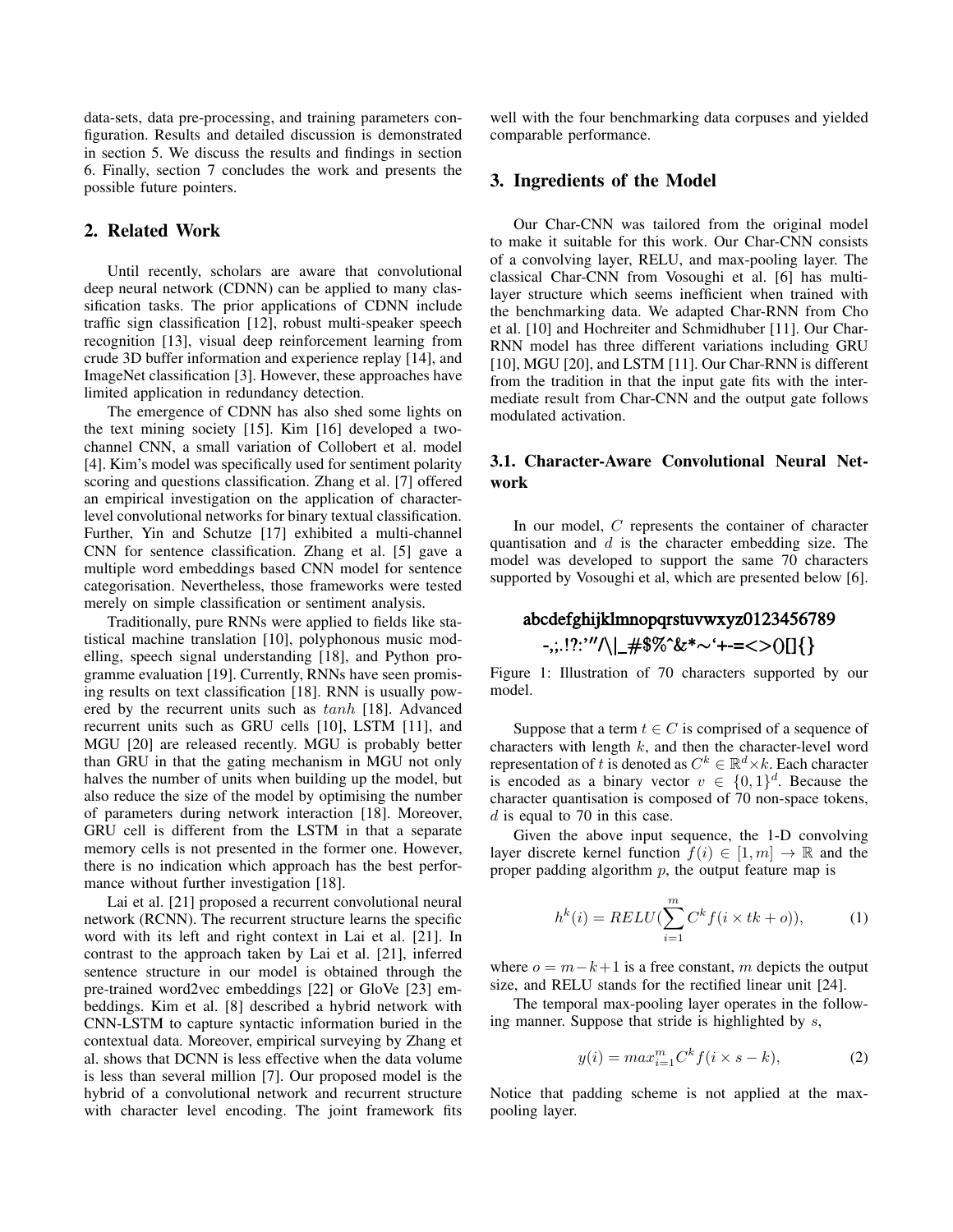#### 3.2. Character-Aware Recurrent Neural Network

We now describe three RNN recurrent units, namely GRU [10], MGU [20], and LSTM [11]. Compared to the traditional implementation on GRU, MGU, and LSTM, we implanted an aggregator to produce combined result from two ingredients of CRNN.

Our LSTM is composed by five parametric arguments: memory cell  $m_t^j$ , input gate  $i_t^j$ , forget gate  $f_t^j$ , output gate  $o_t^j$ , and aggregated output state  $h_t^j$  for each j-th element.  $m_t^j$ maintains the memory information of the  $j$ -th LSTM unit. The update of the memory cell is formulated as

$$
m_t^j = f_t^j c_{t-1}^j + i_t^j \tilde{m}_t^j.
$$
 (3)

 $\tilde{m}^j_t$  is defined as

$$
\tilde{m}_t^j = \tanh(W_m x_t + U_m h_{t-1}).\tag{4}
$$

The input gate  $i_t^j$  is formulated by

$$
i_t^j = \phi(W_i x_t + U_i h_{t-1} + V_i m_{t-1})^j, \tag{5}
$$

where  $V_i$  is a diagonal matrix and  $\phi$  is an activation function. The modulation of the forget gate  $f_t^j$  is as follows

$$
f_t^j = \phi(W_f x_t + U_f h_{t-1} + V_f m_{t-1})^j, \tag{6}
$$

where  $V_f$  is a diagonal matrix. The output gate  $o_t^j$  is calculated as

$$
o_t^j = \phi(W_o x_t + U_o h_{t-1} + V_o m_t)^j, \tag{7}
$$

where  $\phi$  is a nonlinear logistic function and  $V_o$  is a diagonal matrix. The output of the j-th LSTM element  $h_t^j$  is computed as

$$
h_t^j = o_t^j \tanh(m_t^j),\tag{8}
$$

where  $o_t^j$  decides the exposed amount of memory content. Due to the adaptive forget gate, memory cell, and exposure mechanism, LSTM based Char-RNN is able to determine to what extent the variable length input sequence or output result is retained, which is analogous to the long-term memory dependency capturing.

GRU cell is different from the LSTM in that the memory content exposure is not presented. GRU cell consists of a reset gate, an update gate, and an aggregated output gate. Memory information inside the GRU cell is fully exposable [18]. Besides, the location of the input gate in the LSTM unit and the corresponding reset gate in the GRU cell are different. The modulation inside a GRU cell is described as follows. GRU cell consists of a reset gate  $r_t^j$ , an update gate  $z_t^j$ , and an output  $o_t^j$ . The activation at timestep t of the j-th GRU cell is processed as a linear transformation on the previous state  $o_{t-1}^j$  and the current state  $\tilde{o}_t^j$ :

$$
\tilde{o}_t^j = (1 - z_t^j) o_{t-1}^j + z_t^j \tilde{o}_t^j,\tag{9}
$$

where the update gate  $z_t^j$  controls the proportion of the unit being changed. The update gate is defined as

$$
z_t^j = \sigma (W_z x_t + U_z o_{t-1})^j.
$$
 (10)

The candidate output gate  $\tilde{o}_t^j$  is computed as

$$
\tilde{o}_t^j = \tanh(Wx_t + U(r_t \odot o_{t-1}))^j, \tag{11}
$$

where  $\odot$  is an element-wise multiplication and  $r_t^j$  is the reset gate. The rest gate  $r_t^j$  requires the previous recurrent output unit  $o_{t-1}$  and the current input sequence  $x_t$  for the computation.

$$
r_t^j = \phi(W_r x_t + U_r o_{t-1})^j.
$$
 (12)

Long-term memory dependencies inside the GRU cell is accomplished by the sophisticated update mechanism. Without the reset or forget gate apparatus, the GRU cell is not able to utilise the model capacity effectively. Detailed discussion is available at Chung et al. [18].

Our MGU consists of a forget gate and an aggregated hidden recurrent output. The recent MGU has shed some insights on our model. Zhou et al.'s MGU cell has around 33% less training hyper-parameters and has equivalent performance with GRU [20].

#### 4. Experimental Evaluation

In this section, we present our model design, data-sets statistics, data pre-processing, and experimental settings.

#### 4.1. Model Design

TABLE 1: The list of hyper-parameters with value.

| Filters $(F)$            | 400            |
|--------------------------|----------------|
| Hidden Size $(H)$        | 400            |
| Window Size $(\Lambda)$  | 20             |
| Pooling Window $(P)$     | $\mathfrak{D}$ |
| <b>Stride</b>            |                |
| <b>Padding Algorithm</b> | <b>VALID</b>   |
| <b>Learning Rate</b>     | 0.01           |
| <b>Training Steps</b>    | 1000           |
| <b>Optimiser</b>         | Adam [25]      |

We refer to Table 1 as the global training parameters configuration. The 'VALID' padding refers to no artificial padding, in contrast with the 'SAME' padding. The initial learning rate is set to 0.01. Moreover, the global training process is optimised through the Adam optimiser [25]. The learning rate decay is defined by Adam optimiser [25].

$$
\alpha_t = \ln_{t-1} \times \frac{\sqrt{1 - \beta_2^t}}{1 - \beta_1^{(t-1)}},
$$
\n(13)

where  $\text{lr}_{t-1}$  is the learning rate for previous training step.  $\beta_1$ is the exponential decay rate for the  $1<sup>st</sup>$  moment estimates and  $\beta_2$  is for the 2<sup>nd</sup> moment estimates [25].

In Figure 2,  $n$  stands for the padded input sequence length.  $\Lambda$  indicates the kernel window size.  $F$  represents the number of filters applied at the convolving layer and P denotes the pooling window. The default stride is 1. The operation on the 1-D temporal convolving layer, followed by the RELU activation operation, leads to the high level features with frame size  $n - \Lambda + 1$ . A squeeze function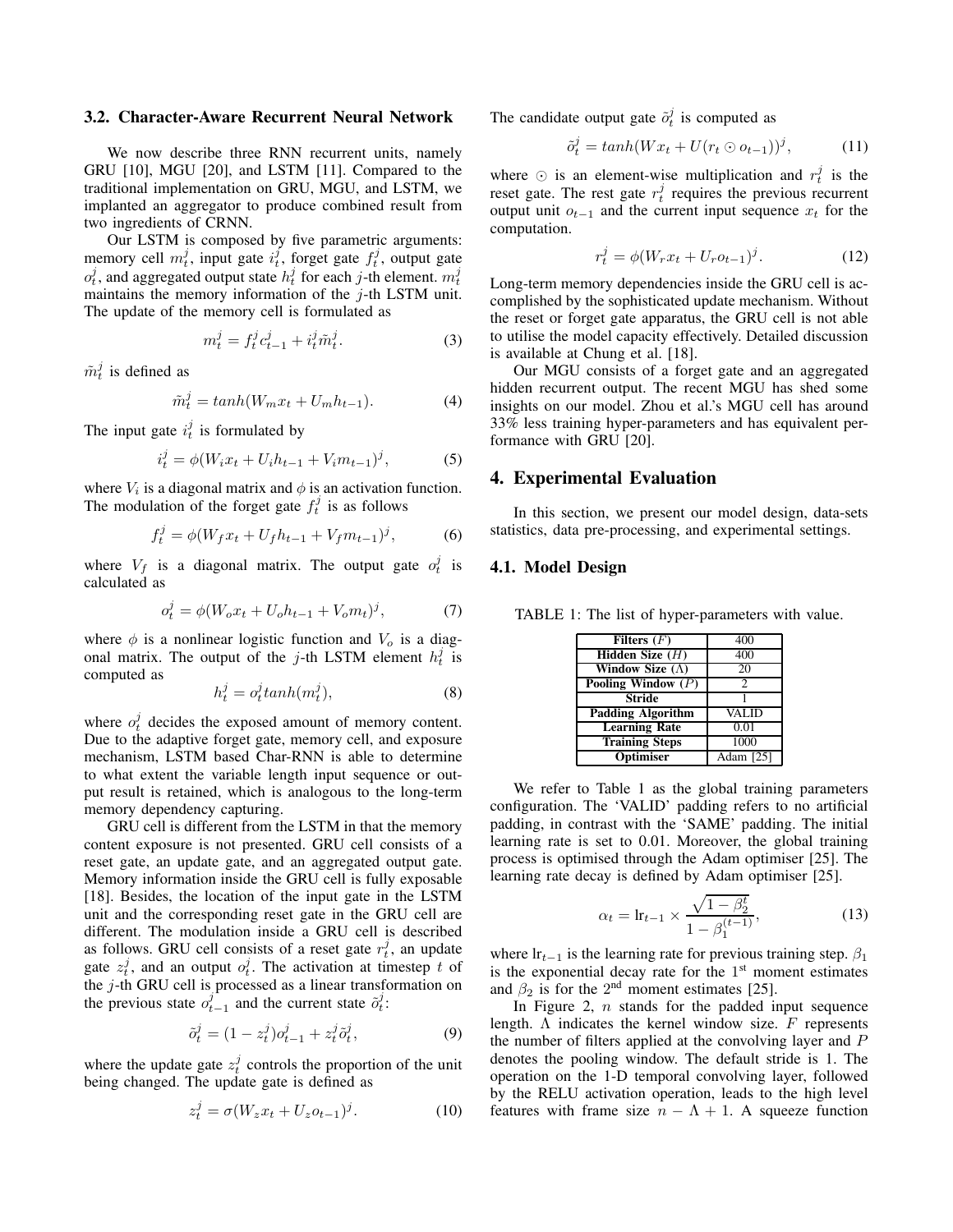

Figure 2: Illustration of our model design.

is performed to get a reduced matrix formation with filter size  $n - \Lambda$ . Subsequently, two separate branches of feature computation are conducted. On one hand, the temporal maxpooling layer of Char-CNN yields an output with feature size  $(n - \Lambda)/P$ . In the following layer of Char-CNN, a maximum reduction operation is operated over the sentence dimension to obtain an intermediate matrix with frame size  $(n - \Lambda)/P - 1$ .

On the other hand, as the GRU/MGU/LSTM based Char-RNN only recognises input snippets in a list of sequences, we thus split and squeeze the matrix retrieved from the previous layer along with the  $F$  dimension to achieve a list of corresponding sequences. A GRU/MGU/LSTM unit embedded with  $H$  as the hidden size is constructed to acquire a matrix encoding. For the aggregation operation, it takes the output from the GRU/MGU/LSTM and the result matrix from the maximum reduction operation upon the Char-CNN and modulates the two encodings accordingly. Given the probability distribution  $Pr$  over the possible labels of choice from the penultimate layer, the softmax will predict the target label. This completes a full training cycle for our architecture.

Towards the final output, the number of frames from the softmax layer adapts to the classification data itself. For instance, if it is a 55-class problem, then the output frame is 55. We evaluated the different conditions pair (i.e.,  $(0.9, 0.1), (0.8, 0.2) \dots (0.1, 0.9)$  on the aggregation layer. We found that a large proportion assigned to the Char-CNN (i.e., 0.7) and a small distribution on the Char-RNN (i.e., 0.3) achieves the best performance. Additionally, because drop-out layer does not always appear to be effective in practice, we therefore did not include any drop-out layers in this regard [15].

#### 4.2. Data and Pre-processing

As the major focus of this work is to develop CRNN for enhancing the topics classification, the appropriate benchmark data-sets would be natural textual streams or raw sentential data. We utilised four popular classification data streams from the Internet for our study. They are listed below:

- Google-news is a small portion of excerpts from the online platform giant Google [26], specifically the Google news channel.
- Twenty-news-groups was originated from the well-known American newspaper publishers formed as twenty-news-groups, probably first appeared at Lang's work [27].
- Brown Corpus of Standard American English, often abbreviated as the Brown Corpus [28]. The Brown Corpus encompasses with one million tokens of American English texts sampled from 15 different textual categories. The Brown Corpus is created by Francis and Kucera at Brwon University in 1960s [28].
- **Ouestion Classification** was created by Li and Roth [29]. The question classification collection contains 50 classes of texts. The specific data-set characteristic is shown at Table 2 below.

TABLE 2: Data-sets statistics. QC stands for Question Classification collection and MST denotes mean sentence length.

| Data               | Google | <b>Twenty</b> | Brown  | OС    |
|--------------------|--------|---------------|--------|-------|
| Size               | 2066   | 18000         | 57340  | 5952  |
| <b>Vocabulary</b>  | 11194  | 252999        | 55528  | 8634  |
| <b>Total Words</b> | 49988  | 1806249       | 649408 | 32356 |
| MST                | 24.2   | 159.6         | 11.1   | 5.4   |
| Meta-data          | No     | Yes           | Yes    | Yes   |
| <b>Classes</b>     | 55     | 20            | 15     | 50    |

Table 2 reports the summary statistics based on the benchmarking data corpus. We addressed the specificity of data with a six-dimension schema:

- 1. the number of sentences in the data-set
- 2. vocabulary of the stream
- 3. the total number of terms in a stream
- 4. average sentential snippet length
- 5. meta-data inclusion
- 6. the number of labels or classes of the corpus

During pre-processing in prior input features feeding, we performed standard NLP techniques such as removing English stop words and striping off the newsgroup related meta-data, which includes noisy headers, footers, and quotes. The vocabulary processor for the Word-CNN and Word-RNN, LinearSVM [30], KNN-WMD [31], and plain KNN requires the normalised BOW features when constructing the corpus vectors. The normalised BOW generated a global uni-gram based dictionary mapping. With the presence of the uni-gram indexer, we could readily remove low frequency terms and lengthy snippets. As a general rule-of-thumb, we set the bottom frequency to 10 and the maximum length to 500. On the other hand, Char-RNN and Char-CNN employ a byte processor to map snippets into sequence of identities for bytes.

We evaluated our model and the others according to a cross-validated training/testing data split as shown in Table 3. For Google-news, the full corpus is selected. For twentynews-groups, an arbitrary 1,100 snippets were taken from the total 18,000. 5,500 out of 57,340 were selected from the Brown Corpus and 5,500 out of 5,952 sentences were picked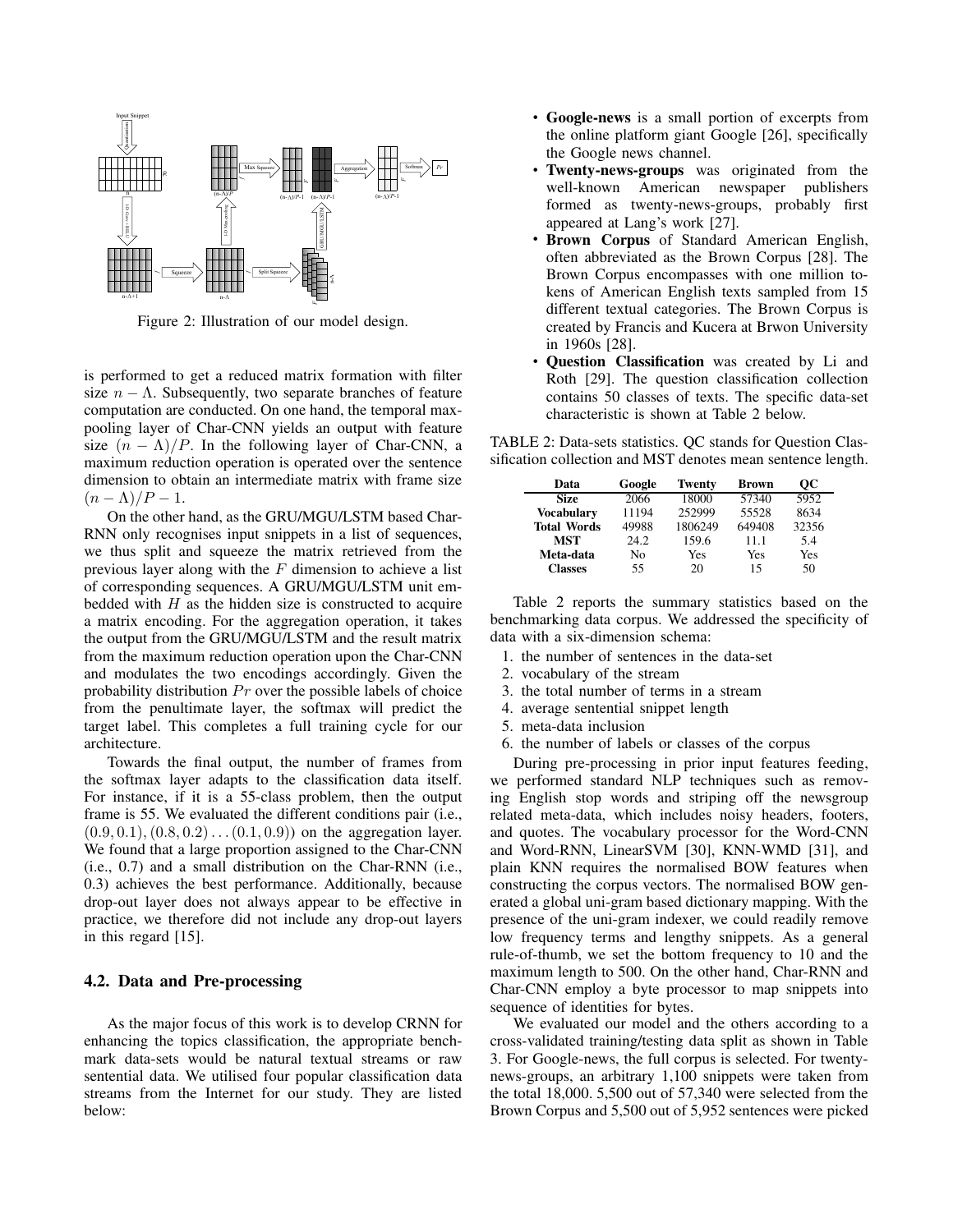out from the question classification stream. Batch size defines a small amount of sentences involved in each epoch of training. For example, the batch size for the Google-news data is 50, indicating that each training epoch contains 40 samples. Similarly, the quantity of snippets for the twentynews-groups, Brown corpus, and the question classification stream is all 20 uniformly.

TABLE 3: Experimental testing/training split. Batch size denotes the number of samples used in each training epoch.

| Data          | <b>Training</b> | <b>Testing</b> | <b>Batch Size</b> | <b>Total Words</b> |
|---------------|-----------------|----------------|-------------------|--------------------|
| Google        | 2000            | 66             | 50                | 1032               |
| <b>Twenty</b> | 1000            | 100            | 50                | 655                |
| <b>Brown</b>  | 5000            | 500            | 250               | 4568               |
| OС            | 5000            | 500            | 250               | 7665               |

## 5. Results

In this paper, we constructed a novel CRNN model which employs prominent feature-filtering from Char-CNN and long-term sequence understanding from Char-RNN. Our framework automatically learns grammatical errors and misspelling through subword information. Our architecture also benefits from the latest development on GRU unit, which reduces algorithmic runtime without compromise of the performance.

In general, we showed the results independently for each benchmarking data stream. Evaluation on precision, recall, and F1 score were demonstrated for each of our data-sets. Our experiment was conducted on a cross-validated training and testing data split. The participants for our experiment are listed in Table 4. There were 20 frameworks in total for our experimental evaluation. The token random indicates the arbitrary initialisation of word vector.

As shown in Figure 3a, 3b, and 3c (Google-news), our model ranked fifth on precision rate, with 2.44% less than the best one. For the recall rate and F1 score, our model yielded first and third respectively. Our architecture achieved 2.62% more recall and 0.57% less F1 score compared with the best one.

For twenty-news-groups collection, we referred to Figure 3d, 3e, and 3f. Our algorithm achieved the optimal precision rate, recall ratio, and F1 score, leading the next best with 3.68%, 1.00%, and 2.20% respectively. Our algorithm yielded a similar precision rate and recall rate. For the F1 score, the lowest score 34.65% was from Word-RNN and random embeddings combination. Our algorithm obtained much better precision rate, recall ratio, and F1 score than Word-RNNs and Word-CNNs.

For Brown Corpus, observations can be derived from Figure 3g, 3h, and 3i. In general, our framework achieved the next best on precision rate, 0.54% less than the Char-CNN. CRNN ranked third on recall rate, having 1.40% difference to the optimum one. Our model obtained the best F1 score, with 0.05% more than the next best. From Figure 3g, 3h, and 3i, word level neural networks was worse than our model.

TABLE 4: The list of comparison algorithms and our model. The numbering process conforms with the indices appear at the x-axis of each sub-figure in Figure 3. The numbering system follows the pattern ai where a denotes algorithm and i depicts the index of that specific participant.

| <b>Numbering</b> | <b>Base</b>    | <b>Encoding</b> |
|------------------|----------------|-----------------|
| a1               |                | GRU             |
| a2               | <b>CRNN</b>    | MGU             |
| a3               |                | <b>LSTM</b>     |
| a <sub>4</sub>   | Char-CNN [7]   |                 |
| a5               | Char-RNN [20]  |                 |
| aб               |                | word2vec        |
| a <sub>7</sub>   | Word-CNN [15]  | GloVe           |
| a8               |                | random          |
| a9               |                | word2vec        |
| a10              | Word-RNN [19]  | GloVe           |
| a11              |                | random          |
| a12              |                | word2vec        |
| a13              | LinearSVM [30] | GloVe           |
| a14              |                | sent2vec $[32]$ |
| a15              |                | word2vec        |
| a16              | KNN-WMD [31]   | GloVe           |
| a17              |                | sent2vec $[32]$ |
| a18              |                | word2vec        |
| a19              | <b>KNN</b>     | GloVe           |
| a20              |                | sent2vec [32]   |

For question classification corpus, precision rate, recall rate, and F1 score were displayed in Figure 3j, 3k, and 3l respectively. From Figure 3j, our model ranked ninth on precision rate, with 2.31% less than the best performer. For the recall ratio and F1 score, our algorithm ranked first on both, achieving 4.23% and 0.77% more than the next best algorithm.

We have previously mentioned about the performance comparison on our model over the competitors. We now analyse the performance difference on Word-CNNs, LinearSVMs [30], KNN-WMDs, and KNN series.

The average precision rate and F1 score for Word-CNN+word2vec was 0.91% and 0.32% higher than Word-CNN+GloVe. Based on such a small scale data-set, this kind of difference was significant. Similarly, for Word-RNNs, the mean precision and F1 score for word2vec based was 1.06% and 0.47% higher than the Glove sponsored. The precision rate, recall rate, and F1 score difference between Word-CNN+GloVe and Word-CNN+random was 0.31%, 0.12%, and 0.28% respectively. For Word-RNN+random and Word-RNN+GloVe, the performance difference on precision rate, recall ratio, and F1 score was 2.64%, 3.43%, and 3.10% respectively.

For non-neural networks, we emphasized the LinearSVMs, KNN-WMDs and traditional KNNs. Sent2vec [32] encoding schema tries to interpret the sentential information into a single skip-thought vector rather than word level embeddings. From the corresponding results in Figure 3, we observed that the performance of LinearSVM+sent2vec was the worst in its series for all four benchmarking collections. This phenomenon also applied to KNN-WMD+sent2vec and KNN+sent2vec.

We explain non-neural networks in the context of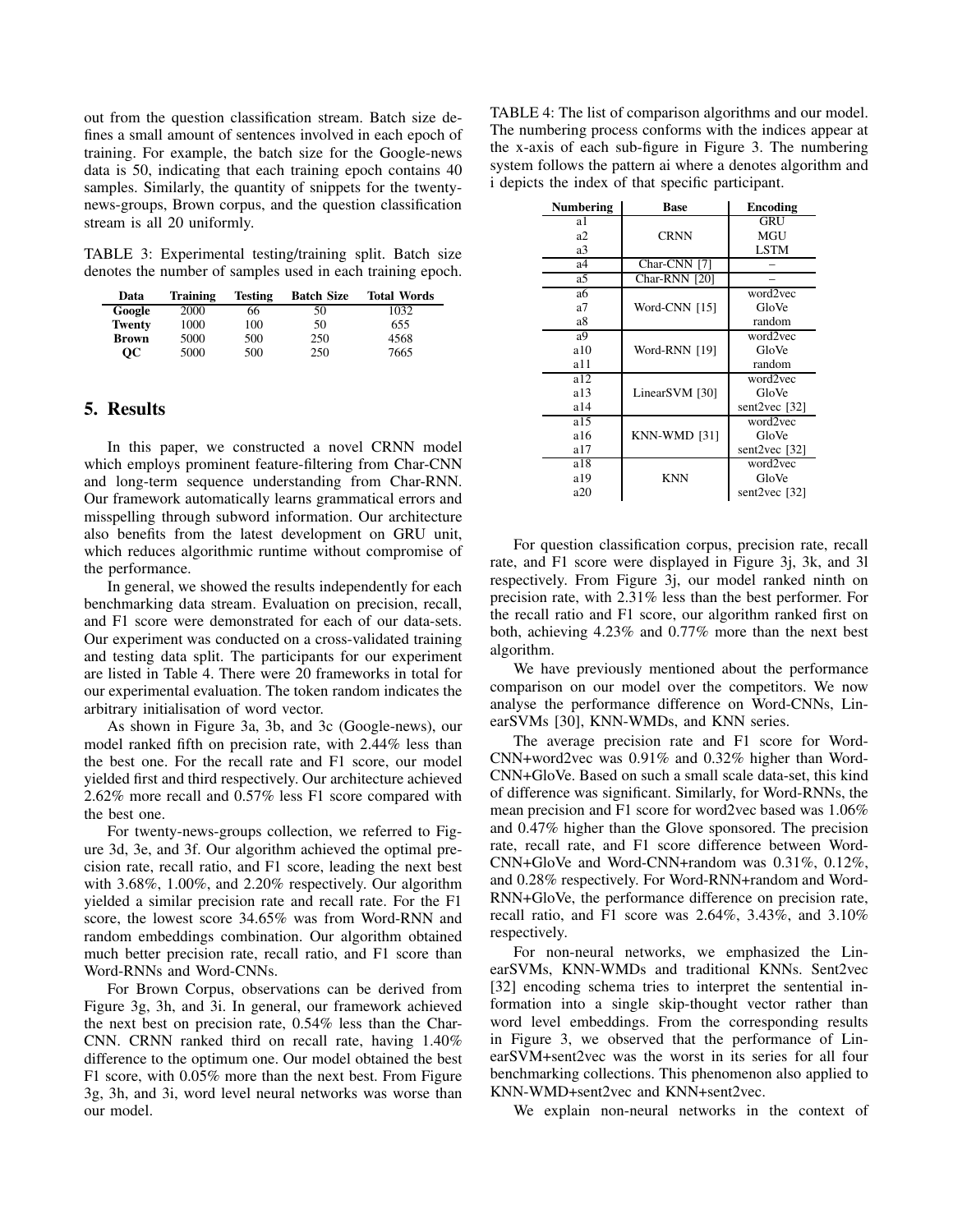

Figure 3: Precision rate, recall ratio, and F1 score statistics for the four benchmarking data-sets.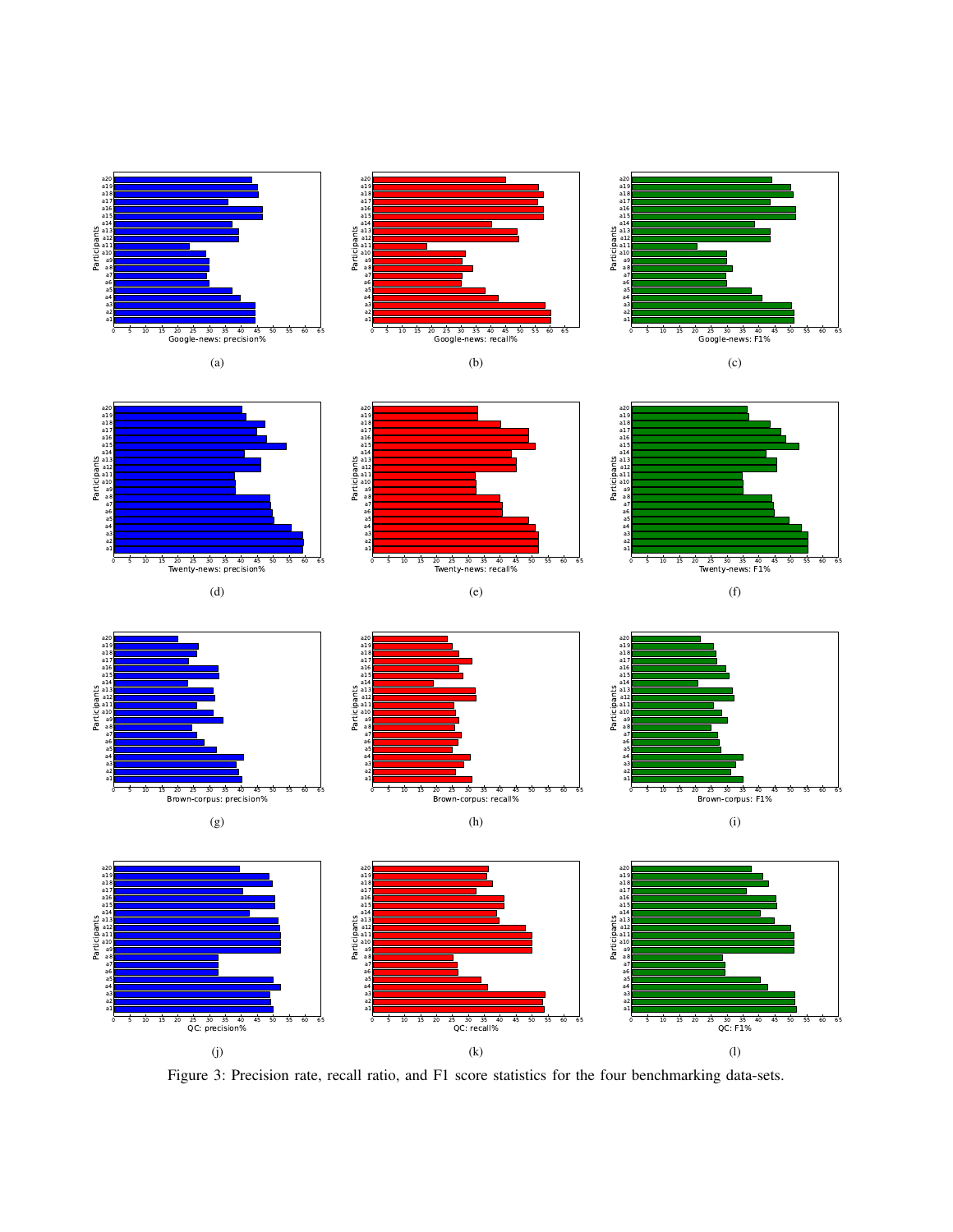

Figure 4: CRNN average runtime comparison with three different encodings.

word2vec and GloVe. For LinearSVM, both produced resemblant precision, recall, and F1 score. The only exception was question classification collection where word2vec encoding yielded 8.29% more recall and 5.11% more F1 score. For the KNN-WMDs, two embeddings posed almost identical impact under each measurement excepted the precision and F1 score on twenty-news-groups. Word2vec version yielded 6.15% more precision and 4.04% more F1 score. KNNs followed the above tendency. The only exception was twenty-news-groups of which word2vec version produced 5.99%, 7.00%, and 6.65% more precision, recall, and F1 score respectively.

We now analyse the evaluation results for KNN-WMDs and KNNs. The former one utilised WMD as the spatial distance function, the latter one applied plain cosine distance. From Figure 3, we can perceive that WMD dominant the contest over precision, recall, and F1 score. The average precision for the former one was 42.17, the latter one was 39.27. For the average recall rate, WMD sponsored models achieved 43.39% and plain KNNs obtained 37.43%. For the mean F1 score, the former one yielded 42.30%, the latter one produced 38.02%. It is obvious that WMD was much better at measuring the spatial dissimilarity.

Referring to Figure 3, LSTM, GRU, and MGU produced almost equivalent result across four data-sets. This inspired us to conduct an additional experiment involving runtime. As can be perceived from Figure 4, MGU had the minimal average runtime under each benchmarking test.

## 6. Discussion

To clarify the results in Figure 3 and 4 further, we present several findings in this section.

The most important conclusion from our experiments was that our model offered competing performance on all four data streams. For Google-news, our model obtained 2.62% more recall ratio than the next best. Our framework achieved 2.44% less precision rate and 0.57% less F1 score than the best one. For twenty-news-groups, our algorithm produced the best precision rate, recall rate, and F1 score, with 3.68%, 1.00%, and 2.20% more than the next best. For Brown Corpus, our model yielded 0.05% more F1 score than the next optimum and 0.54% less precision rate and 1.40% less recall than the optimal one. For question classification stream, our algorithm achieved the best recall rate and F1 score, having 4.23% and 0.77% more than the next best. For precision ratio, our model obtained 2.31% less than the best performer. We attributed this to the superiority of the joint two neural networks, Char-CNN and Char-RNN specifically. The aggregation layer in CRNN combined together two neural structures to improve redundancy detection. We also perceived that character-level neural models often yielded better accuracy than word-level ones. Character-level encoding can capture subword information, misspelling, and grammatical errors, which formed a rich syntactical knowledge base.

Based on the evaluation on word2vec, GloVe, and randomised word vector initialisation, we can perceive that pretrained word vectors exerted a positive effect on the classification tasks. Further, as word2vec contains a vocabulary of three million words and the volume of GloVe is 0.4 million, we could expect that the possibility of out-of-vocabulary for word2vec is much lower than GloVe. From the evaluation results, word2vec sponsored models performed better than the others.

We emphasised the difference between sentence level vectorisation (i.e., sent2vec [32]) and word level encodings on non-neural network frameworks. We summarise that smaller embeddings unit can lead to better performance. We attributed this to the rich word-level semantics understanding. Another important finding was that the substitution of word embeddings schema posed less effect on nonneural networks than neural models. This may be due to the way sentence similarity was computed. In non-neural models, spatial distance was often determined by true spatial distance.

We also observed that KNN-WMD gained better results than KNN. We attributed this to the accurate computation of the target word to the pivot word distance and summation of the corresponding distance piles. When combining base algorithm with the pre-trained word embeddings like word2vec and GloVe, the performance of KNN-WMD and KNN can be further boosted.

Efficient runtime is important to us because CRNN involves large amount of training parameters. An effective encoding cell saves computational time and boosts throughput. From Figure 4, we observed that MUG required the minimum runtime without compromising performance. This conformed to the lowest number of training parameters within MGU.

## 7. Conclusion

In this work, we applied the latest development on the character-aware deep neural classification network, Char